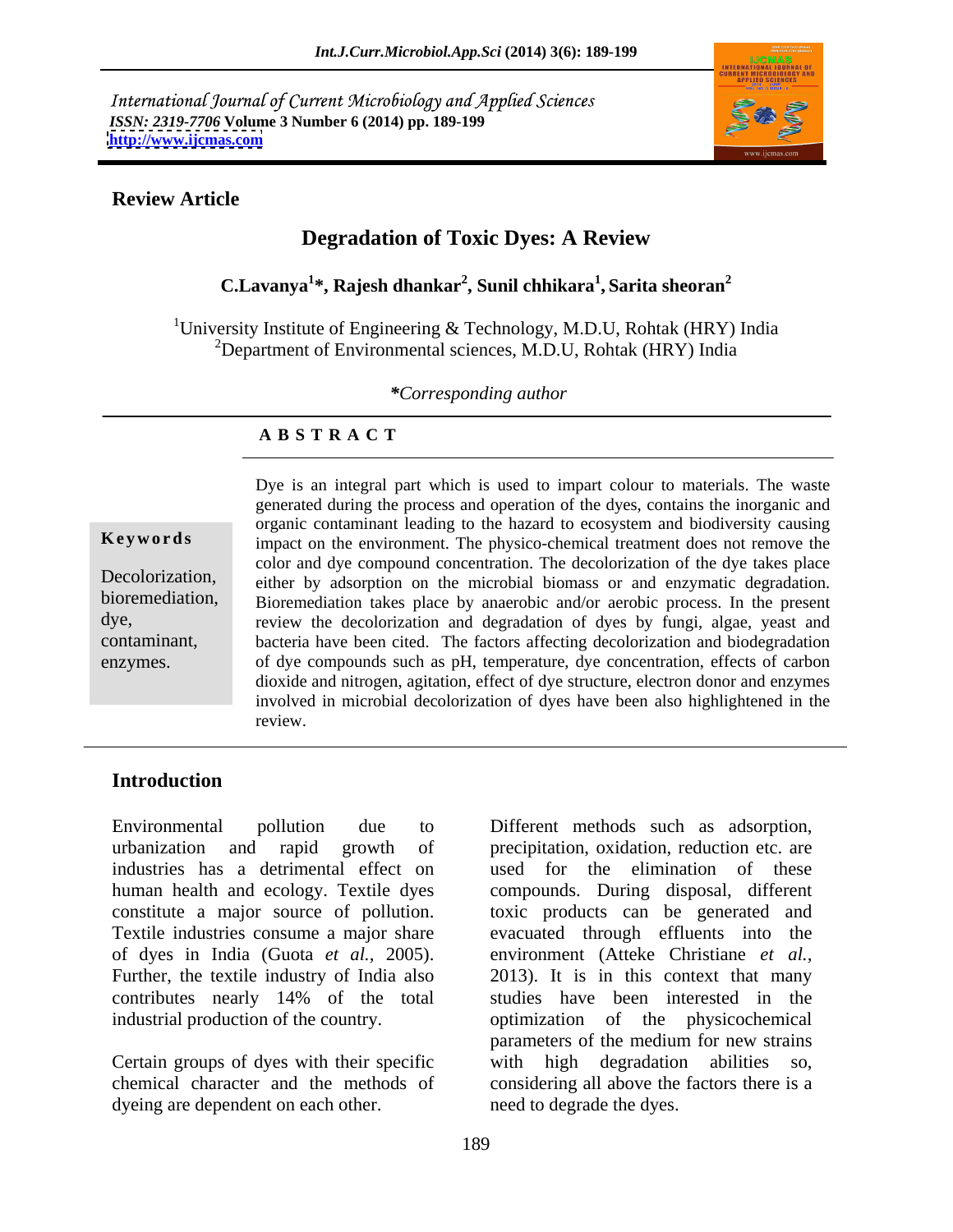Many dyes and pigments are hazardous **Disperse dyes** and toxic for human as well as aquatic life at the concentration at which they are Disperse dyes generally use to dye being discharged to receiving water. The cellulose acetate, nylon and other high concentration of dyes is known to hydrophobic fibres. They are also known cause ulceration of skin, and mucous as acetate dyes. Sulphoricin oleic acid membrane, dermatitis, perforation of nasal (SAR) is used as the dispersing agent. septum, severe irritation of respiratory Dispersal and cellitoin are the important tract and on ingestion may cause dispersing agents. Tatrazine (otherwise vomitting, pain, haemorrhage and sharp known as E number E102 or C.I. 19140) is diarrhea (Kumar Praveen G.N. and a synthetic lemon yellow azo dye used as a Sumangala K. Bhat, 2012). Over the last decades, the increasing demand for dyes

system. There are monazo, disazo, trisazo, presence of  $HCl + NaNo<sub>2</sub>$  at freezing earths or clays), which have been colored using an azo compound.

class of dyes. It is faint yellow in color fastness properties. The absorption of dyes on fungal mycelium or

# **Disperse dyes**

cellulose acetate, nylon and other food coloring (P. Chaube *et al*., 2010).

by the textile industry has shown a high The concentration of dye contained in the pollutant potential. It is estimated that effluent varies between 10-200mg/ml around 10 -15% of the dyes are lost in the depending on the dyeing process. Dyes waste water during the dyeing processes. are classes of environmental pollutants There are various types of dyes which are whose break down products are highly discussed as follows: toxic and mutagenic to living organisms. **Azo dyes** industrial effluent varies between 10-200 Azo dye is the largest group of dyes, with There are different class of organic -N=N- as a chromophore in an aromatic compounds characterized by the presence tetrakisazo and polyazo dyes depending such as  $-C=C-, -N=N-$  and  $-C=N-,$ upon the number of azo-groups present. which are responsible for thedye colours, Diazotisation of a primary amine, in and of functional groups responsible for temperature, produces a diazonium salt  $-NH_2$ ,  $-OH$ ,  $-COOH$  and  $-SO_3H$ which in turn coupled with aromatic (Molinari, *et al.,* 2004). It is quite clear compounds, producing an azo-dye. Azo that the change in colour might be due to pigments are colorless particles (typically the biochemical (metabolic) reactions of The concentration of dye contained in the mg/ml depending upon the dying process. of unsaturated groups (chromophores) their fixation to fibres, for example, fungal species.

Anthraquinone dyes concentration as low as 1 mg/l, whereas Anthraquinone is the basic unit of this contains more than 10-200 mg/l of dye which is sufficient to use it as a dye but it problem, affecting photosynthesis in cannot be classified as a dye. Dyes aquatic plants and have toxic and containing anthraquinone unit belong to carcinogenic effect in mammals. About mordant, disperse and vat dyes. Its 10-15 % of dyes go unused in textile quinonoid system acts as a chromophore. effluents fungi or their oxidative enzymes Anthraquinone dyes have excellent can decolorize textile wastewater either by Dye colors are visible in water textile processing wastewater normally concentration resulting in aesthetic adsorption of dyes on fungal mycelium or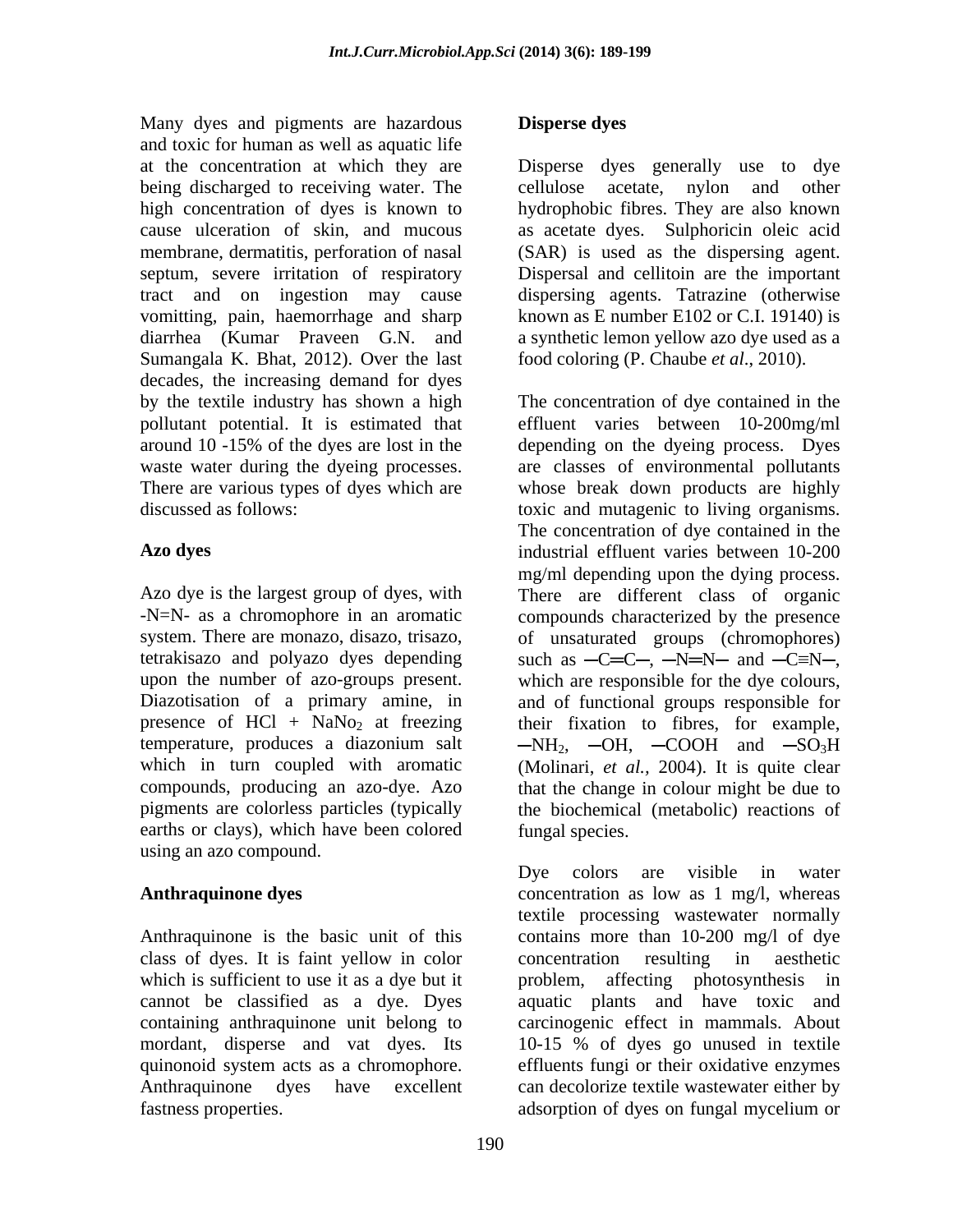by oxidative. A very small amount of dye chemicals in the environment (King *et al.,* in water (10-50 mg/L) is highly visible and reduces light penetration in water systems, via two principal mechanisms: biosorption thus causing a negative effect on and enzymatic degradation, or a photosynthesis (Cooper, 1993; combination of both have been used to Vandevivere *et al.*, 1998). The remove dyes by biosorption.

Several factors determine the technical and **Biosorption** economic feasibility of each single dye removal technique. These include; dye Biosorption is becoming a promising type and its concentration, wastewater alternative to replace or supplement the composition, operation costs (energy and present dye removal processes from dye material), environmental fate and handling wastewaters (Fu and Viraraghavan, 2003). costs of generated waste products. Among It involves binding of pollutants to the the numerous water treatment surface of cell membranes and/or cell technologies, research interest in the walls through physical adsorption, fungal bioremediation due to their biomass electrostatic interaction, ion exchange, compared to the bacteria, has increased chelation and chemical precipitation significantly for decolorization and (Aksu, 2005). The biosorption capacity of degradation of synthetic dyes (Azmi *et al*., a microorganism is attributed to the 1998). Presence of the dyes in aqueous heteropolysaccharide and lipid ecosystems diminishes the photosynthesis components of the cell wall causing strong by impeding the light penetration into deeper layers thereby deteriorating the the cell wall (Myrna Solísa *et al.,* 2012). water quality and lowering the gas solubility. Furthermore the dyes and/or their degradation products may be toxic to using *Aspergillus foetidus* is achieved in

# **Microbial decolouration mechanisms**

Microbial communities are of primary importance in degradation of dye contaminated soils and water as Two mechanisms for the decolorization of microorganisms alter to dye chemistry and mobility through reduction, accumulation, bacterial systems have been proposed mobilization and immobilization (Kumar (Pearce *et al.,* 2003). The first one consists *et al.,* 2012). In recent years, of direct electron transfer to dyes as biodégradation has become a viable terminal acceptors via enzymes during alternative and proven to be a promising technology. Microorganisms have been generation (energy conservation). The successfully employed as sources for bioremediation (Khan and Husain 2007). dyes by the end products of bacterial Bioremediation is gaining its significance catabolism, not linked to ATP generation in utilizing the biological activity of microorganisms to degrade toxic inorganic compounds, such as  $Fe<sub>2</sub>$ + or

1998) Microbial decolouration can occur and enzymatic degradation, or a

# **Biosorption**

ora and fauna (Talarposhti *et al.,* 2001). the presence of carbon sources and during walls through physical adsorption, a microorganism is attributed to the heteropolysaccharide and lipid attractive forces between the azo dye and Sumathi and Phatak (1999) found that the maximal decolouration of several azo dyes exponential growth.

## **Anaerobic and aerobic conditions for decolorization of dyes**

dyes under anaerobic conditions in bacterial catabolism, connected the ATP second one involves a free reduction of (eg., reduction of the bond by reduced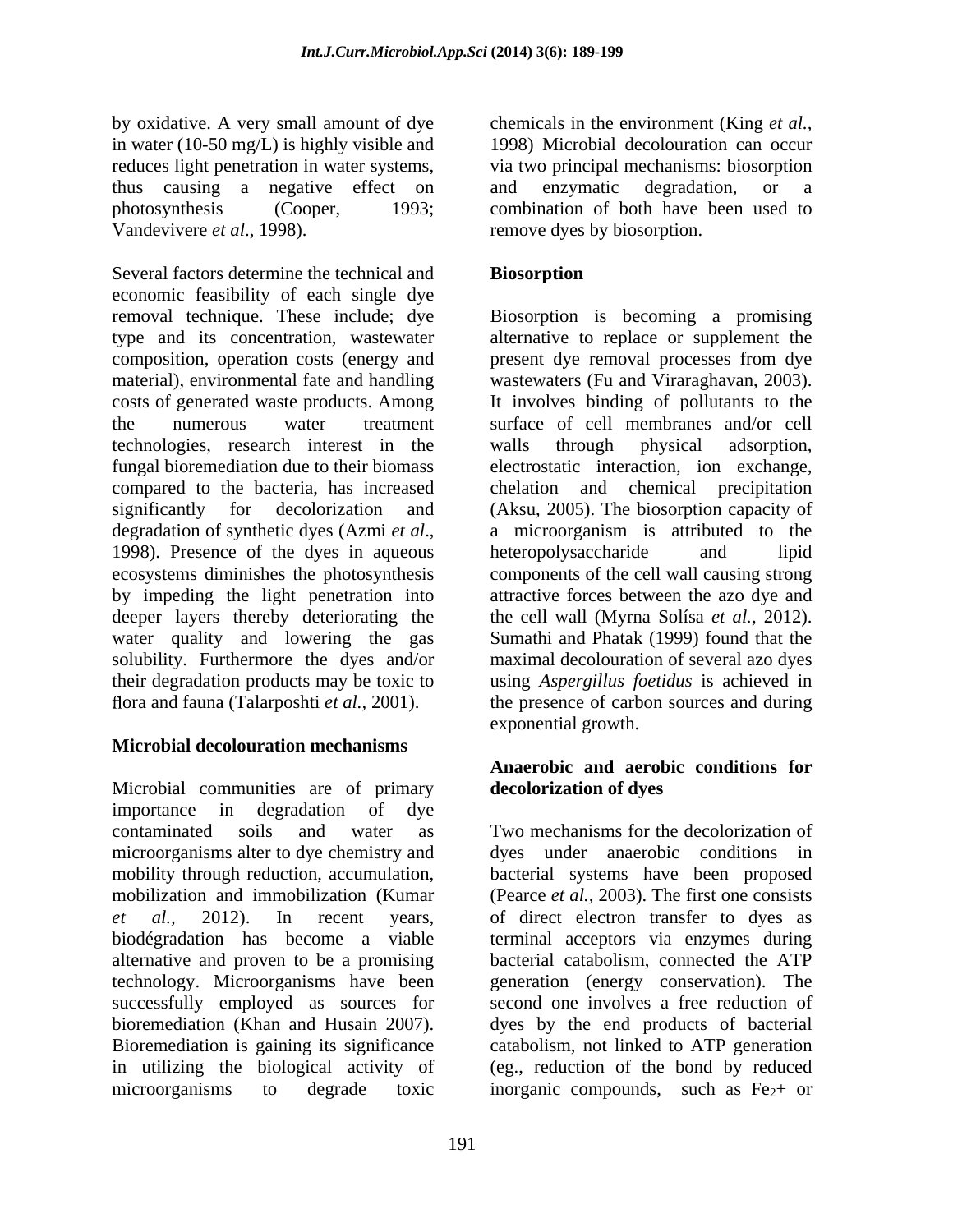$H<sub>2</sub>S$ , that are formed as the end product of

During anaerobic degradation, a reduction closely linked with ligninolytic of the bond in the molecules is observed. Then, aerobic conditions are required for the process of extracellular the complete mineralization of the reactive oxides oxides particularly manganese dye molecule. The aromatic compounds peroxideases (Singh et al., 2012). produced by the initial reduction are Comparative analysis of the time course of degraded via hydroxylation and opening in decolorization by the three fungi under the process is necessary in which oxygen their respective optimal conditions has is introduced after the initial anaerobic revealed high order of activity by reduction of the bond has taken place. The *P.chrysogenum*, and *A.niger* recording optimum pH for colour removal is around almost 100% decolorization. pH 7-7.5. The rate of colour removal tends Cladosporium sp. also recorded to decrease rapidly under strongly acid or considerably good level of activity shown strongly alkaline conditions. The optimum by Kumar praveen G.N., 2012. cell culture growth temperature is between Physicochemical parameters of the culture 35 and 45°C. Reduction under anaerobic medium (pH, concentration, temperature conditions appears to be nonspecific, as etc.) as well as the fungal type, affect the most of a varied group of compounds are decolorized, although the rate of decolorization is dependent on the added Fungi, due to their excretion of organic carbon source, as well as the dye

# **decolorization and degradation of dyes**

Fungi has been studied to degrade nonspecific and nonstereoselective enzyme biodegradation of Congo red and system, including lignin peroxidase (LiP), Bromophenol blue by the fungus laccase and manganese peroxidase (MnP) decolorize different recalcitrant azo dyes few species of *Aspergillus* (Muthezhilan *et* 

certain anaerobic bacterial metabolic Ponceau Xylidine and Bismark Brown R reactions). in successive batch cultures. Breakdown such as Direct Violet 51, Reactive Black 5, of most of organo-pollutants by fungi is closely linked with ligninolytic metabolism. Decolourization of dye is related to the process of extracellular oxidases, particularly manganese peroxideases (Singh *et al.,* almost 100% decolorization. *Cladosporium sp.* also recorded by Kumar praveen G.N., 2012. decolorization of dyes.

structure (Stolz, 2001). Anaerobic able to degrade though possibly not conditions and the aromatic amines thus completely the structures that are difficult formed have been found to degrade further for bacteria to handle (Forss and aerobically. Welander, 2009). Microbial degradation of **Different microorganisms are used for** 2008), various hazardous dyes likes, **which are as follows** Bromophenol blue, Direct green by the **Fungus** and Singh, 2010) and biodegradation of pollutants due to their extracellular, investigated . The results were similar to (Hofrichter, 2002). Enayatzamir *et al.,* medium (Singh and Singh, 2010) and (2010) reported the ability of the white-rot biodegradation of Methylene blue, Gentian fungus *Phanerochaete chrysosporium* violet, Crystal violet, Cotton blue, Sudan immobilized into Ca-alginate beads to black, Malachite green and Methylred by Fungi, due to their excretion of extracellular enzymes, are known to be Congo red by *Gliocladium virens* (Singh, Congo red, Acid red, Basic blue and fungus *Trichoderma harzianum* (Singh plant wastes materials (Singh, 2008) by using different fungal strains has been biodegradation of Congo red and Bromophenol blue by the fungus *Trichoderma harzianam* in semi-solid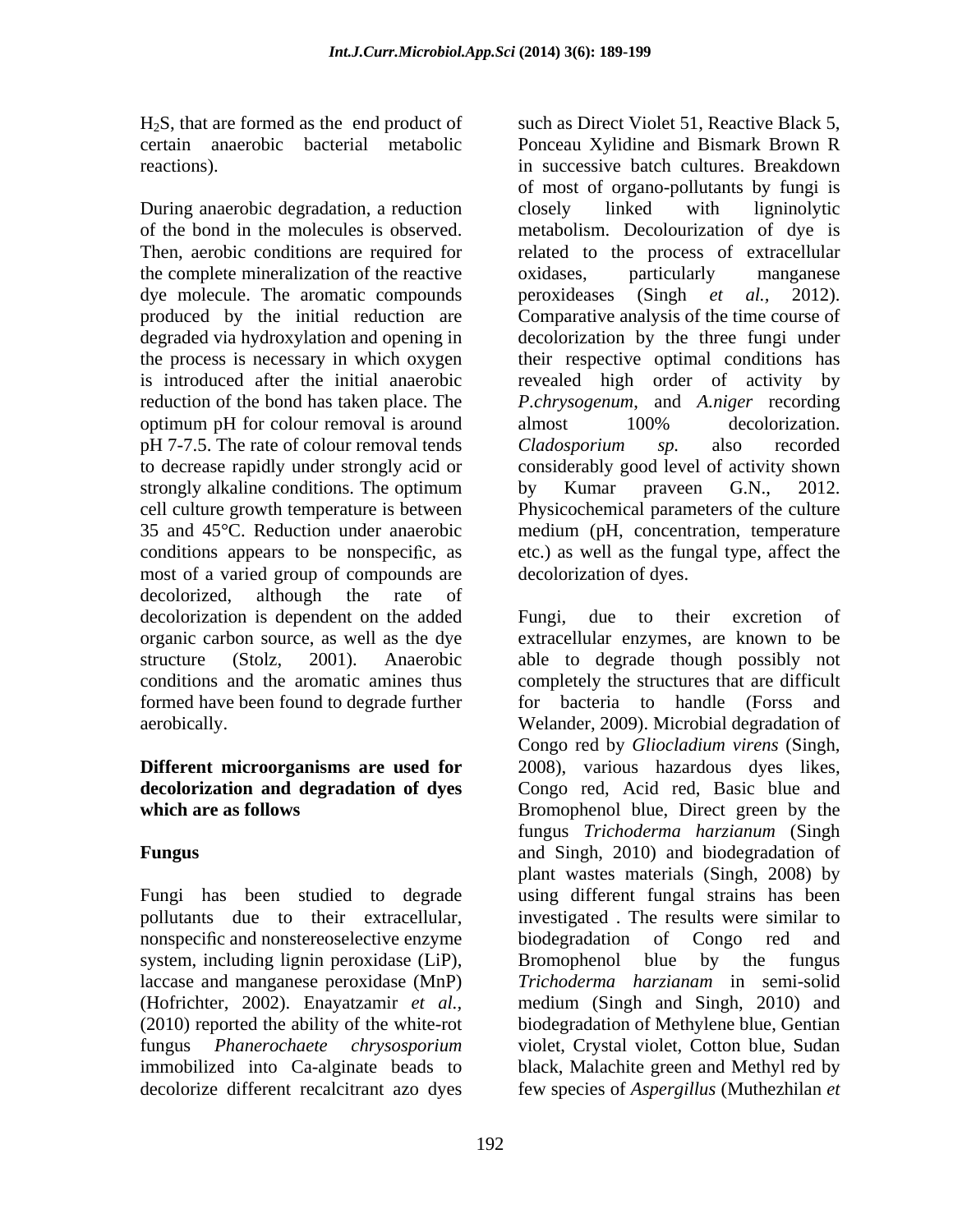*al.*, 2008) in liquid medium. Cripps *et al*., (1990) also reported the biodegradation of three azo dyes (Congo red, Orange II and Halophiles have been reported to be Tropaeolin O) by the fungus involved in the dye decolourization *Phaenerocheate chrysosporium* (Singh (SalahUddin *et al.,* 2007). The moderately and Ved Pal Singh, 2010). Rahna K. Rathnan *et al.*, 2013 found that the isolated decolourization of a zo dye Red 2G to an fungus *Aspergillus niger* and *Aspergillus oryzae* and mixed consortium is as an decolourization may be due to the high important source for bioremediation of sixteen days incubation (N. Manikandan, 1992; Ventosa et al., 1998).

It has been reported that more than thirty azo compounds can be biodegraded and intracellular electron transport system and aromatic amines (Yan and Pan 2004). in stabilization ponds (Banat *et al.*, 1996).

that yeast species acted as a promising dye Blue dye using *Pseudomonas aeruginosa*. adsorbent capable to uptake higher dye *and Trichosporon beigelii,* etc. (Jadhav *et*  Ramalho *et al*. 2002). The characterisation of an enzymatic activity is described in

# **Bacteria**

halotolerant *Bacillus sp*. were isolated for decolourization of azo dye Red 2G to an extent of 64.89%. This rate of metabolic

toxic dye*. Aspergillus niger* showed diversity being seen in the halophiles due greater decolorisation production during to their extremophilic nature (Oren *et al.,* 2012). *Brevibacterium sp.* strain VN-15 also **Algae** dye solutions after the static phase of decolorized by *Chlorella pyrenoidosa,* high molecular weight, azo dye molecules. *Chrorella vulgaris* and *Oscillateria tenius*, For such link to be established, the with azo dyes decomposed into simpler electron transport components must be Algae can play an important role in the bacterial cells (in the case of gram removal of azo dyes and aromatic amines negative bacteria), where they can make **Yeast** surface (Myers and Myers, 1992). 1992; Ventosa *et al.,* 1998). dramatically reduced the toxicity of the incubation. To achieve this, the bacteria must establish a link between their intracellular electron transport system and For such link to be established, the electron transport components must be localized in the outer membrane of the direct contact with either the azo dye substrate or a redox mediator at the cell

More recently, some studies have shown investigated degradation of Navitan Fast concentration, such as *Galactomyces* and glucose to co-metabolize the dye. *geotrichum, Saccharomyces cerevisiae* Organic nitrogen sources did not support *al.,* 2008). The first two reports use the inorganic nitrogen showed an increasing ascomycete yeast *Candida zeylanoides* effect on both growth and decolourization. isolated from contaminated soil to reduce An oxygen intensive azoreductase was model azo dyes (Martins *et al*. 1999, also involved in the decolourization further studies with the yeast *Issatchenkia*  consortium consisting of two isolated *occidentalis* (Ramalho *et al*. 2004), and strains and a strain of *Pseudomonas putida*  the enzymatic system involved is was also developed for the aerobic presented in a work with *Saccharomyces*  degradation of a mixture of textile azo *cerevisiae* (Ramalho *et al*. 2005). dyes and individual azo dyes at alkalineNachiyar and Rajkumar (2003) Blue dye using *Pseudomonas aeruginosa*. The organisms required ammonium salts appreciable decolourization, whereas, mechanism. Senan and Abraham (2004) reported that an aerobic bacterial was also developed for the aerobic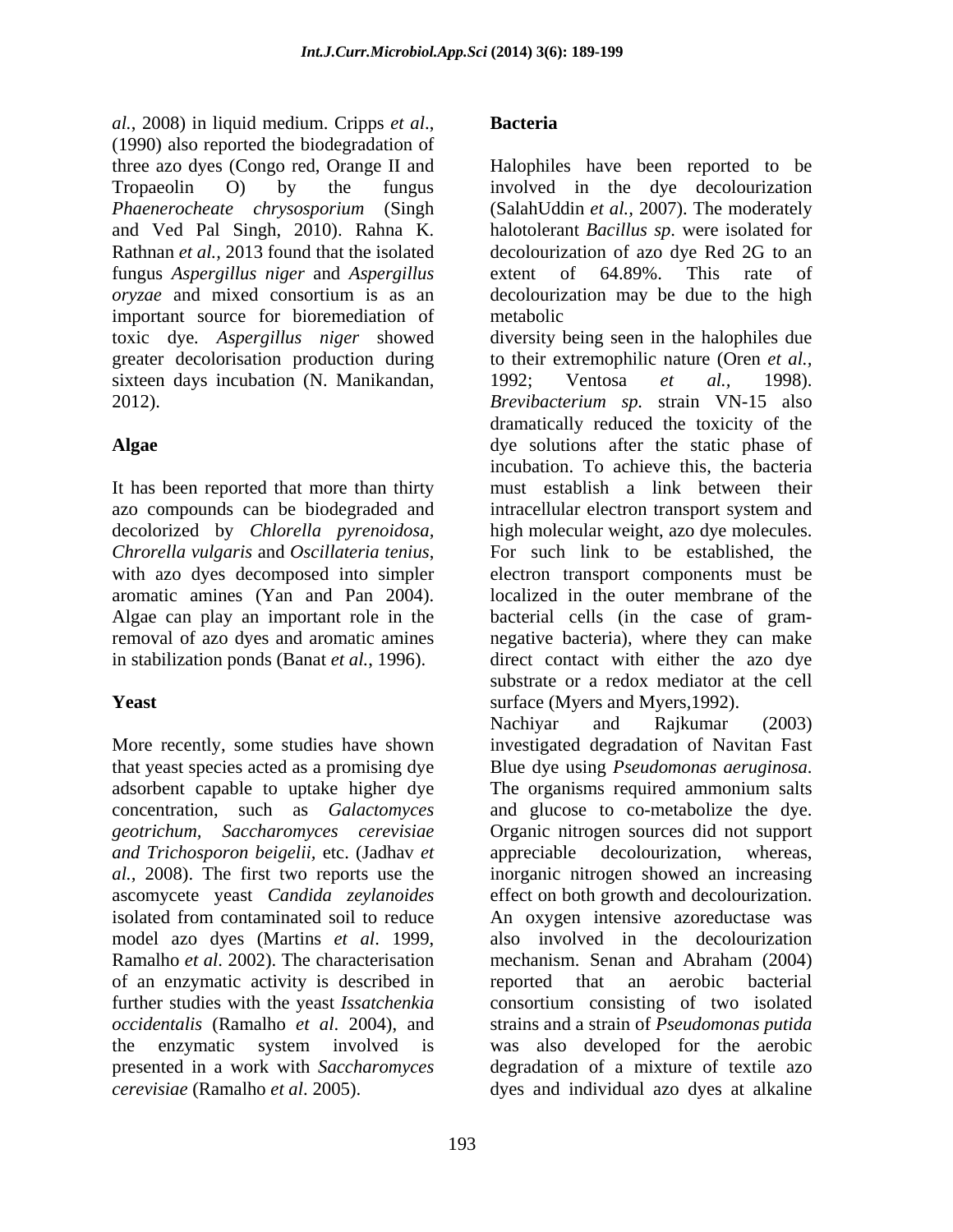concentrations was studied. The enzyme 95% and that by *Bacillus megaterium* was decolorization of Azo dye red by the Extent of decolorization recorded by due to which dissolved oxygen *Bacillus cereus* under ideal conditions was 95% and that by *Bacillus megaterium* was 98% (Maulin, 2013). decolorizes some synthetic dyes

Enzymes from certain fungi (laccase, lignin peroxidases and manganese (Stratedia, et al., 2011). peroxidases) have shown a high ability of **Peroxidases:** Peroxidases are assisted in

# **Enzymes for involved in the microbial** molecular weight compounds that improve **decolorization and degradation of azo**

Laccases have been extensively studied for their degradation of azo dyes (Chivukula *et al.,* 1995; Kirby *et al.,* 2000; Peralta *et al.,* 2003; Blanquez *et al.,* 2004; Novotny *et al.,* 2004). Bl´anquez *et al.,* used *T. versicolour* in the form of pellets to treat a black liquors discharge for detoxifying and reducing the colour, aromatic compounds, and chemical oxygen demand (COD). They found that colour and aromatic compounds were reduced up to 70–80% and COD Enzyme Research 5 was reduced up to 60%. They concluded that *T. versicolour* is able to produce laccase. *T. versicolour* completely decolorizes the

pH (9-10) and salinity (0.9 3.8 g/l) at Amaranth, Tropaeolin O, Reactive Blue ambient temperature (28-2°C). The 15, Congo Red, and Reactive Black 5 with degradation efficiency of the strains in no dye sorption while it partially different media and at different dye decolorizes Brilliant Red 3G-P, Brilliant present in the crude supernatant was found R with some dye sorption. They found that to be reusable for the dye degradation. after decolourization, toxicity of few dyes Extent of decolorization recorded by remained the same while some became *Bacillus cereus* under ideal conditions was nontoxic. Laccase-based hair dyes are less 98% (Maulin P Shah, *et al.,* 2013). Current conventional hair dyes because laccases investigation has confirmed the replace  $H_2O_2$  in the dye formulation. bacteria *B. cereus* and *Bacillus*  process. Xylidine is a laccase inducer *megaterium* under "*in vitro*" conditions. Which increases dechlorination activity **Enzymatic degradation** blue, Congo red, methyl orange, and pink) Yellow 3B-A and Remazol Brilliant Blue irritant and easier to handle than Laccase are also used in dechlorination due to which dissolved oxygen concentration is reduced. Romero *et al*. found that bacteria *S. maltophilia*  decolorizes some synthetic dyes (methylene blue, methyl green, toluidine as well as the industrial effluent (Shraddha, *et al.,* 2011).

degradation of synthetic dyes. the degradation of lignin moieties by **dyes** diffusing into the lignocellulosic matrix Laccases and by providing high redox potentials<br>that enhance the variety of substrates that auxiliary enzymes and mediators: low-molecular weight compounds that improve lignin biotransformation by readily and by providing high redox potentials laccases and peroxidases are able to degrade (Wesenberg *et al.,* 2003). Ollikka *et al*., (1993) reported that Congo red was a substrate for the ligninolytic enzyme lignin peroxidase. The excellent performance of *T. lignorum* and *F. oxysporum* in the biodegradation of textile dyes of different chemical structures reinforces the potential of these fungi for environmental decontamination similar to white rot fungi (Shahid *et al.,* 2013). The capacity of fungi to reduce azo dyes is related to the formation of exo enzymes such as peroxidases and phenol oxidases. Peroxidases are hemoproteins that catalyze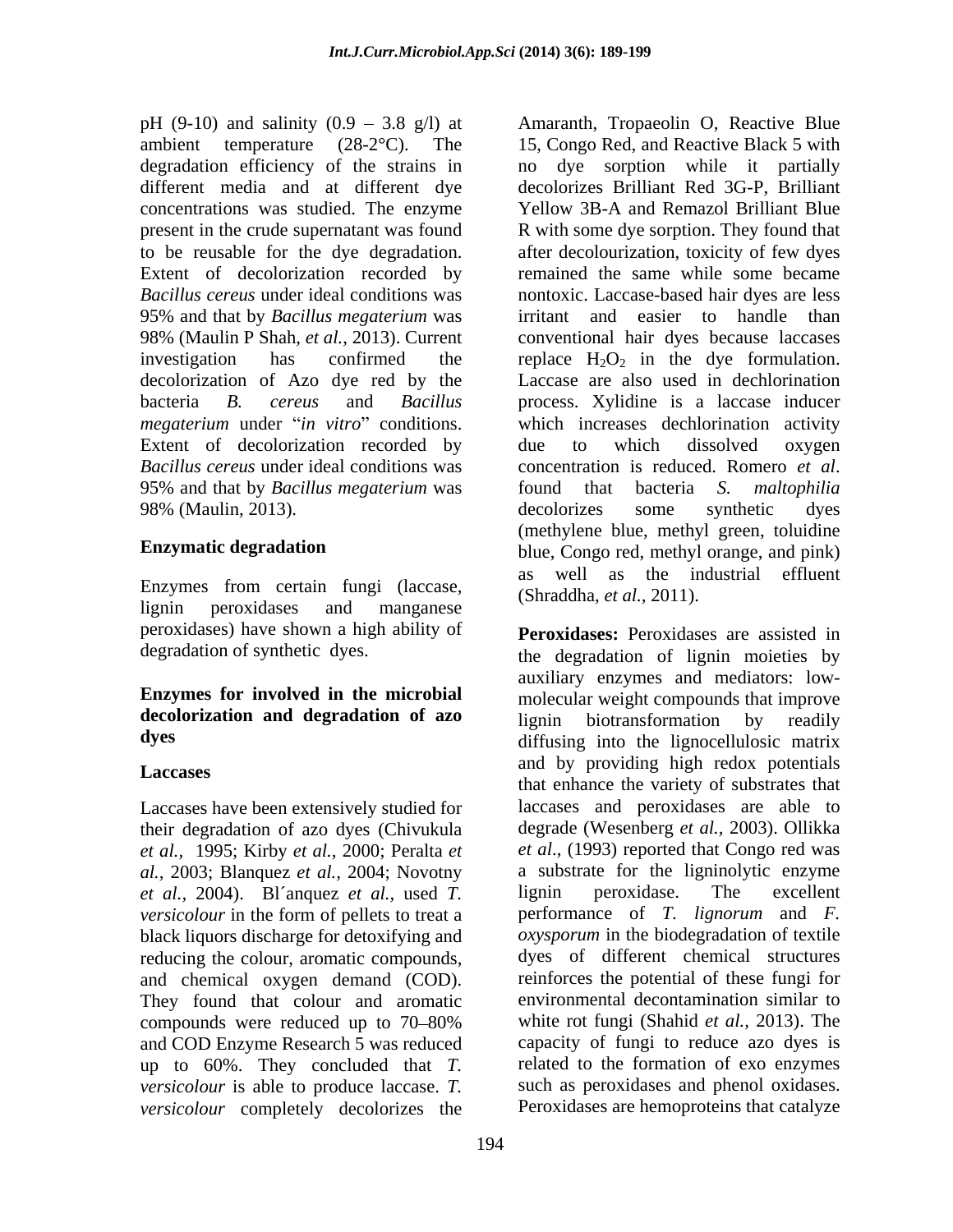reactions in the presence of hydrogen Phytotoxicity and microbial toxicity of peroxide (Duran *et al.,* 2002). Lignin and manganese peroxidases (MnP) have a

containing dioxygen activating enzymes found in many species of bacteria and are production. These proteins have a strong preference for phenolic and diphenolic substrates and are somewhat limited in their reaction scope, always producing an

Despite this fact they have potential in including the production of novel mixed<br>metabolite (5,000 ppm)<br>melaning protein cross-linking phenolic separately and compared percent melanins, protein cross-linking, phenolic biosensors, and production of L-DOPA, germination and the lengths of plumule<br>principle and product and property and radicle. From the results, it was found phenol and dye removal and biocatalysis. used *Streptomyces* sp. enzymes, there are several other examples of these proteins that are also of potential interest bacterial<br>tyresiness: eld enzymes with now Dyes may significantly affect tyrosinases: old enzymes with new relevance to biotechnology.

synthetic dyes are given in the Table 1 as

# **Formula used for dye degradation**

Difference between initial and final values using the following formula:

% Decolorization = Initial absorbance value-

# **dyes**

similar reaction mechanism that starts with It is very important to know whether the enzyme oxidation by  $H_2O_2$  to an biodegradation of a dye leads to oxidized state during their catalytic. detoxification of the dye or not. This can **Tyrosines**: Tyrosinases are copper- microbial toxicity tests of the original dye usually associated with melanin plants can be treated with a particular activated quinone as product. degradation products using Sorghum several biotechnological applications, water, Reactive Red 2 (5,000 ppm), and its Although most studies have that the metabolites produced after the reactions in the presence of hydrogen (Fig. to any intervolvid footicity of the managemes percoxidates (Mark) have a histographic control by the south of the south of the south of the south of the south of the south of the be done by performing phytotoxicity and and its biodegradation products. In phytotoxicity studies, the seeds of model plants can be treated with a particular concentration of the original dye and also with its biodegradation products. Kalyani *et al*. (2009) conducted phytotoxicity study of Reactive Red 2 and its vulgare and Phaseolus mungo as model plants. They treated the plant seeds with extracted metabolite (5,000 ppm) separately and compared percent germination and the lengths of plumule and radicle. From the results, it was found biodegradation of Reactive Red 2 were less toxic as compared to the original dye.

There are various factors affecting  $\frac{\text{showed growth luminosity}}{\text{sumed to the well containing day, while}}$ decolorization and degradation of surfunding the went containing dye, while follows:-<br>follows:final absorbance value  $x100$  final absorbance value  $x100$  final absorbance value  $x100$ Initial absorbance value phytotoxicity of different soluble textile Dyes may significantly affect photosynthetic activity in aquatic life and Microbial toxicity on *S. paucimobilis* showed growth inhibitory zone (0.8 cm) surrounding the well containing dye, while degradation product did not show inhibitory zone which also confirmed the nontoxic nature of the extracted metabolite. These findings suggest nontoxic nature of the product formed. Previous reports showed Malachite Green G degradation into Leuco-Malachite Green that is equally toxic to MG (Burchmore and Wilkinson 1993) and reduce light penetration. Ayed *et al.,* 2008 Moawad *et al.* (2003) reported the dyes estimated by measuring the relative changes in seed germination of four plants: clover, wheat, tomato and lettuce.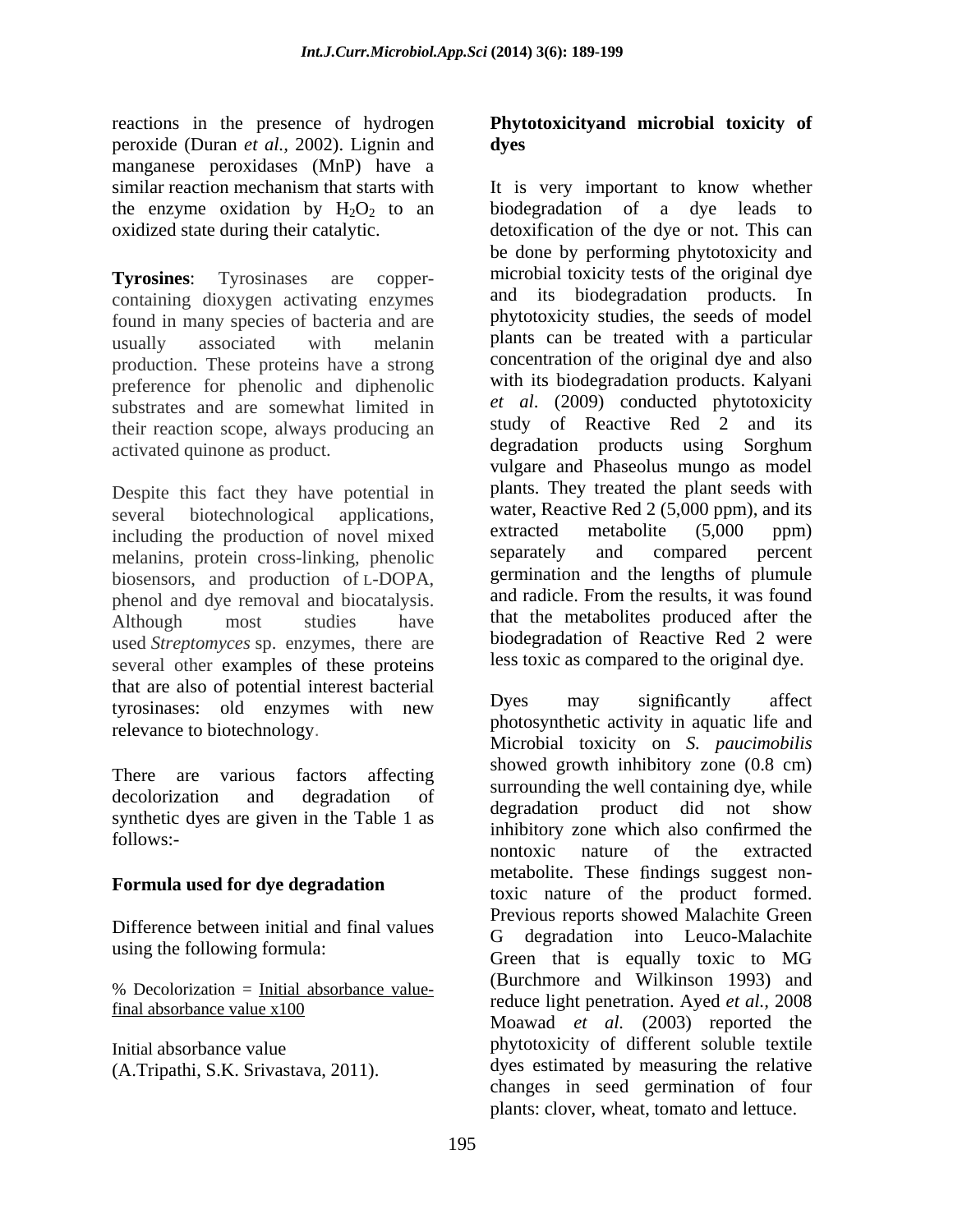| $7.11.1 \text{ Hz}$<br>0.0110<br>affecting<br>rization and degradation of s<br><b>Table.1</b> Fac.<br>synthetic ayes which |  |
|----------------------------------------------------------------------------------------------------------------------------|--|
| $\sim$ n shown below<br>. . 48 DCC                                                                                         |  |

| <b>Factors</b>                           | <b>Descriptions</b>                                                                                                                                                                                                                                                                                                                                                                                                                                               |
|------------------------------------------|-------------------------------------------------------------------------------------------------------------------------------------------------------------------------------------------------------------------------------------------------------------------------------------------------------------------------------------------------------------------------------------------------------------------------------------------------------------------|
| pH                                       | The pH has a major effect on the efficiency of dye decolorization, the<br>optimal pH for color removal in bacteria is often between 6.0 and 10.0.<br>The tolerance to high pH is important in particular for industrial                                                                                                                                                                                                                                           |
|                                          | processes using reactive azo dyes, which are usually performed under<br>alkaline conditions.<br>The pH has a major effect on the efficiency of dye decolorization, the                                                                                                                                                                                                                                                                                            |
|                                          | optimal pH for color removal in bacteria is often between 6.0 and 10.0<br>(Chen et al. 2003; Guo et al. 2007; Kilic et al. 2007).                                                                                                                                                                                                                                                                                                                                 |
| Temperature                              | Temperature is also again a very important factor for all processes<br>associated with microbial vitality, including the remediation of water<br>and soil. It was also observed that the decolorization rate of azo dyes<br>increases uptothe optimal temperature, and afterwards there is a<br>marginal reduction in the decolorization activity.                                                                                                                |
| <b>Dye</b>                               | Earlier reports show that increasing the dye concentration gradually<br>concentration decreases the decolorization rate, probably due to the toxic effect of<br>dyes with regard to the individual bacteria and/or inadequate biomass<br>concentration, as well as blockage of active sites of azo reductase by<br>dye molecules with different structures.                                                                                                       |
| <b>Carbon and</b><br>nitrogen<br>Sources | Dyes are deficient in carbon and nitrogen sources, and the<br>biodegradation of dyes without any supplement of these sources is very<br>difficult. Microbial cultures generally require complex organic sources,<br>such as yeast extract, peptone, or a combination of complex organic<br>sources and carbohydrates for dye decolorization and degradation.                                                                                                      |
| <b>Oxygen and</b><br>agitation           | Environmental conditions can affect the azo dyes degradation and<br>decolorization process directly, depending on the reductive or<br>oxidative status of the environment, and indirectly, influencing<br>thenmicrobial metabolism. It is assumed that under anaerobic<br>conditions reductive enzyme activities are higher; however a small<br>amount of oxygen is also required for the oxidative enzymes which are<br>involved in the degradation of azo dyes. |
|                                          | <b>Dye structure</b> Dyes with simpler structures and low molecular weights exhibit higher<br>rates of color removal, whereas the removal rate is lower in the case of<br>dyes with substitution of electron withdrawing groups suchas–SO3H, -<br>SO2NH2 in the para position of phenyl ring, relative to the azo bond<br>and high molecular weight dyes.                                                                                                         |
| <b>Electron</b><br>donor                 | It has been observed that the addition of electron donors, such as<br>glucose or acetate ions, apparently induces the reductive cleavage of<br>azo bonds. The type and availability of electron donors are important in<br>achieving good colour removal in bioreactors operated under anaerobic<br>conditions.                                                                                                                                                   |
| <b>Redox</b><br>mediator                 | Redox mediators (RM) can enhance many reductive processes under<br>anaerobic conditions, including azo dye reduction.                                                                                                                                                                                                                                                                                                                                             |

*Source: Razia Khan et al., 2013*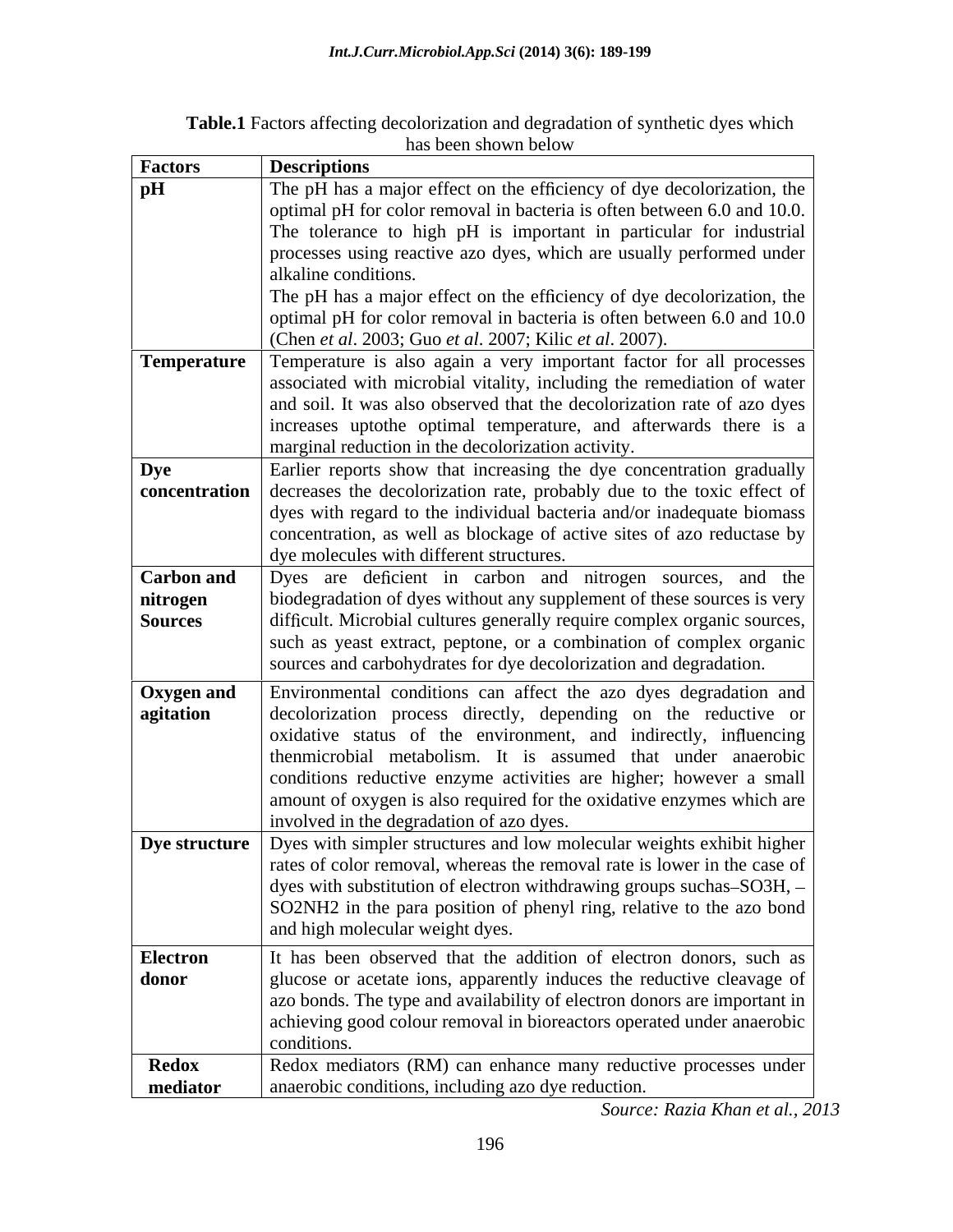| Physical/chemical<br>methods  | <b>Advantages</b>                                          | <b>Disadvantages</b>                             |
|-------------------------------|------------------------------------------------------------|--------------------------------------------------|
| Fentons reagent               | Effective decolourisation of<br>both soluble and insoluble | Sludge generation                                |
|                               | dyes                                                       |                                                  |
| Ozonation                     | Applied in gaseous state: no<br>alteration of volume       | Short half-life (20 min)                         |
| Photochemical                 | No sludge production                                       | Formation of by-products                         |
| NaOCl                         | Initiates and accelerate azo<br>bond cleavage              | Release of aromatic amine                        |
| Cucurbituril                  | Good sorption capacity for<br>various dyes                 | High cost                                        |
| Electrochemical               | Breakdown compounds are                                    | High cost of electricity                         |
| destruction                   | non-hazardous                                              |                                                  |
| Activated carbon              | Good removal of wide<br>variety of dyes                    | Very expensive                                   |
| Peat                          | Good adsorbent due to                                      | Specific surface areas for                       |
|                               | cellular structure                                         | adsorption are lower than<br>activated carbon    |
| Wood chips                    | Good sorption capacity for<br>acid dyes                    | Requires long retention<br>times                 |
| Silica gel                    | Effective for basic dye<br>removal                         | Side reactions prevent<br>commercial application |
| Membrane filtration           | Removes all dye types                                      | Concentrated sludge<br>production                |
| Ion exchange                  | Regeneration: no adsorbent<br>loss                         | Not effective for all dyes                       |
| Irradiation                   | Effective oxidation at lab                                 | a lot of<br>Requires                             |
|                               | scale                                                      | dissolved<br>O <sub>2</sub>                      |
| Electrokinetic<br>coagulation | Economically feasible                                      | High sludge production                           |

**Table.2** Advantages and disadvantages of the dye removal methods

*Source : Joshni. T. Chacko et al., 2011*

Chen *et al.,* (2008) performed after incubation for 59 h, for growth of antimicrobial test of crystal violet and its Escherichia coli strain JM 109. They degradation product using E. coli strain JM 109 as model microbe. They used coli strain JM 109 in the test tubes after crystal violet solution (100 mg/L) before biodegradation, crystal violet solution after degradation products for 1, 12 and 24 h. incubation (with Shewanella The data showed that crystal violet decolorationis NTOU1) for 11 h (>98% solution after incubation with the decolorized) and crystal violet solution

counted cell number (cells /mL) of the E. coli strain JM 109 in the test tubes after incubation with crystal violet or its solution after incubation with the Shewanella. decolorationis NTOU1 for 11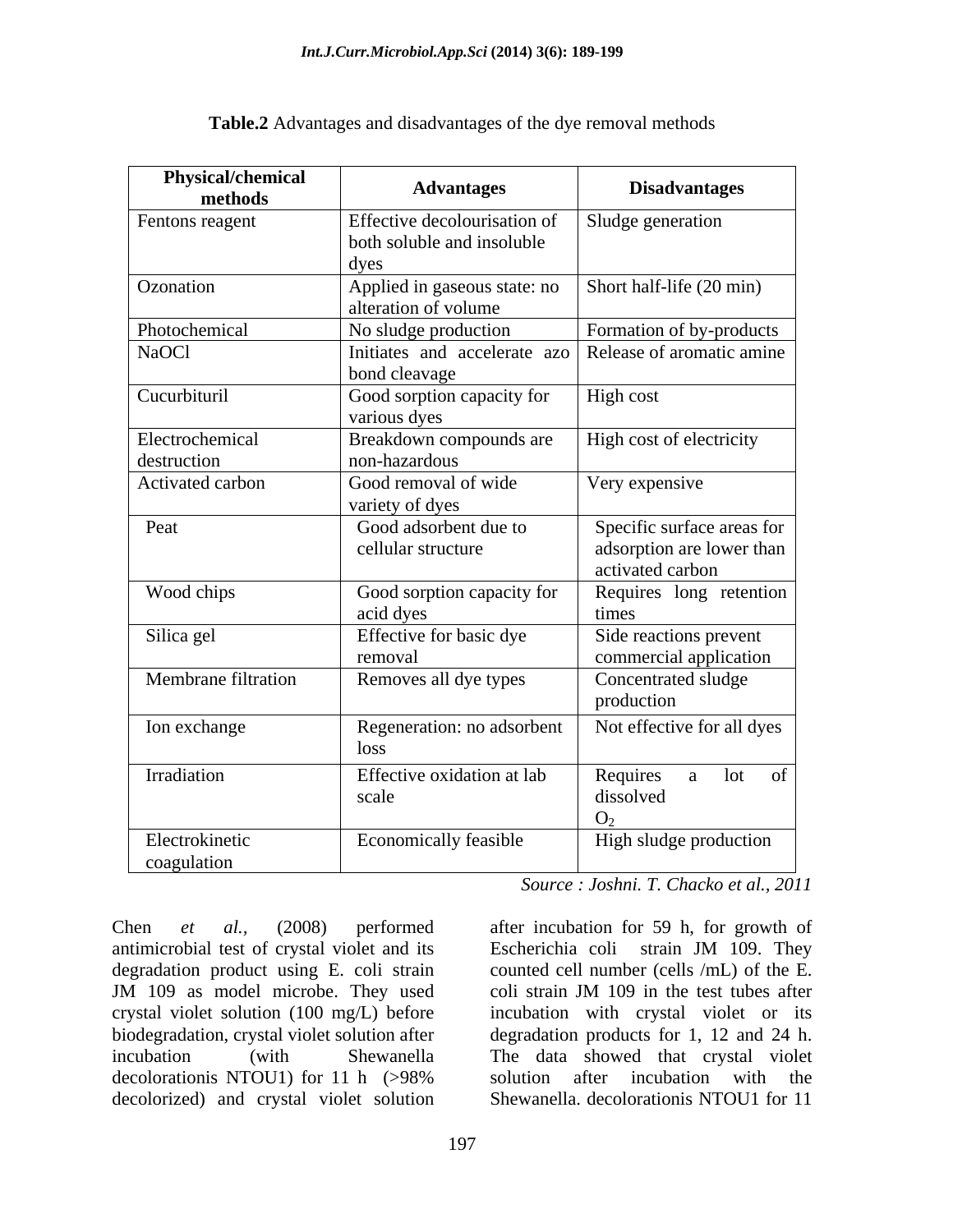h or 59 h was not toxic to the E. coli strain JM 109. They concluded that Shewanella. <br>
1347–4377. decolorationis NTOU1 could detoxify Elisangela Franciscon, Matthew James crystal violet during decolourization process. Mathur *et al.,* (2005) performed antimicrobial test of crystal violet against microflora contributing soil fertility as they take part in the biotransformation of organic materials and nutrients. The mew isolated *Brevibacterium* sp.

Different physical and chemical methods Enayatzamir, K., H. Alikhani, B. have been employed for the treatment of synthetic dyes wastewaters. These Rodríguez-Couto., 2010. methods mostly suffer from serious Decolouration of azo dyes by limitations, like high cost, low efficiency, limited versatility, and immobilized into alginate beads. production of secondary pollution *Environmental Science and Pollution* (sludge), etc. In contrast, bioremediation is a cost-effective, efficient, biofriendly, and

wastewaters. Further, to ensure the safety *Advanced Biotech*., November 12. should be conducted on the toxicity of the the present review is to study about dye, their degradation process and their factors affecting the process for degradation of

- Amit Kumar Singh, Ritu Singh, Akanksha
- Chen, C. H., Chang, C. F., Ho, C. H., Tsai,
- Chivukula, M., Renganathan, V., 1995, and non-textile dyes. *J Environ Sei*, Phenolic azo dye oxidation by laccase 19:396-402. from Pyricularia oryzae, *Applied*

*Environmental Microbiology,* 61, pp 4347 4377.

- Elisangela Franciscon, Matthew James Grossman \*, Jonas Augusto Rizzato Paschoal, Felix Guillermo Reyes and Lucia Regina Durrant., 2012. Decolorization and biodegradation of reactive sulfonated azo dyes by a newly isolated *Brevibacterium sp.* Strain VN-15. *SpringerPlus,* 1:37.
- Enayatzamir, K., H. Yakhchali, F. Tabandeh, and S. Rodríguez-Couto., 2010. Decolouration of azo dyes by Phanerochaete chrysosporium *Research*, 17: 145-153.
- environmentally benign method for Venba. R., 2008. Biodegradation of removal of dyes from industrial Gurulakshmi. M, Sudarmani. D.N.P and Leather Acid dye by Bacillus subtilis*. Advanced Biotech.,* November 12.
- of the decolorized wastewater, studies Hemangini Patel, Darshan Marjadi and treated effluent/dye solution. The aim of and microbial degradation of Girish Boricha, Toxicity assessment and microbial degradation of synthetic dyes. *International Journal of Chemtech Applications* Vol. 2; Issue 2; Page 126-136.
- dyes for future prospects. Soshni. T. Chacko, Kalidass **References Constanting Exercise 2 and 2** Degradation of Azo Dyes – A Soam and Sushil Kumar Shahi., Joshni. T. Chacko, Kalidass Subramaniam., 2011. Enzymatic Degradation of Azo Dyes A Review. *International Journal of Environmental Sciences,* Volume 1, No 6.
	- 2012. Degradation of textile dye Kalyani, D. C., Telke, A. A., Dhanve, R. orange 3R by Aspergillus strain S., & Jadhav, J. P., (2009). (MMF3) and their culture Ecofriendly biodegradation and optimization. *Current Discovery* detoxification of Reactive Red 2 1(1):7-12. textile dye by newly isolated T. L., & Liu, S. M. (2008). *Hazardous Materials*, 163: 735–742. S., & Jadhav, J. P., (2009). Ecofriendly biodegradation and textile dye by newly isolated Pseudomonas sp. SUK1. *Journal of Hazardous Materials*, 163: 735–742.
	- Biodegradation of crystal violet by a Khan AA, Husain Q., (2007). Potential of Shewanella sp. NTOU1. plant polyphenol oxidases in the *Chemosphere*, 72: 1712–1720. decolorization and removal of textile and non-textile dyes. *<sup>J</sup> Environ Sei*, 19:396-402.